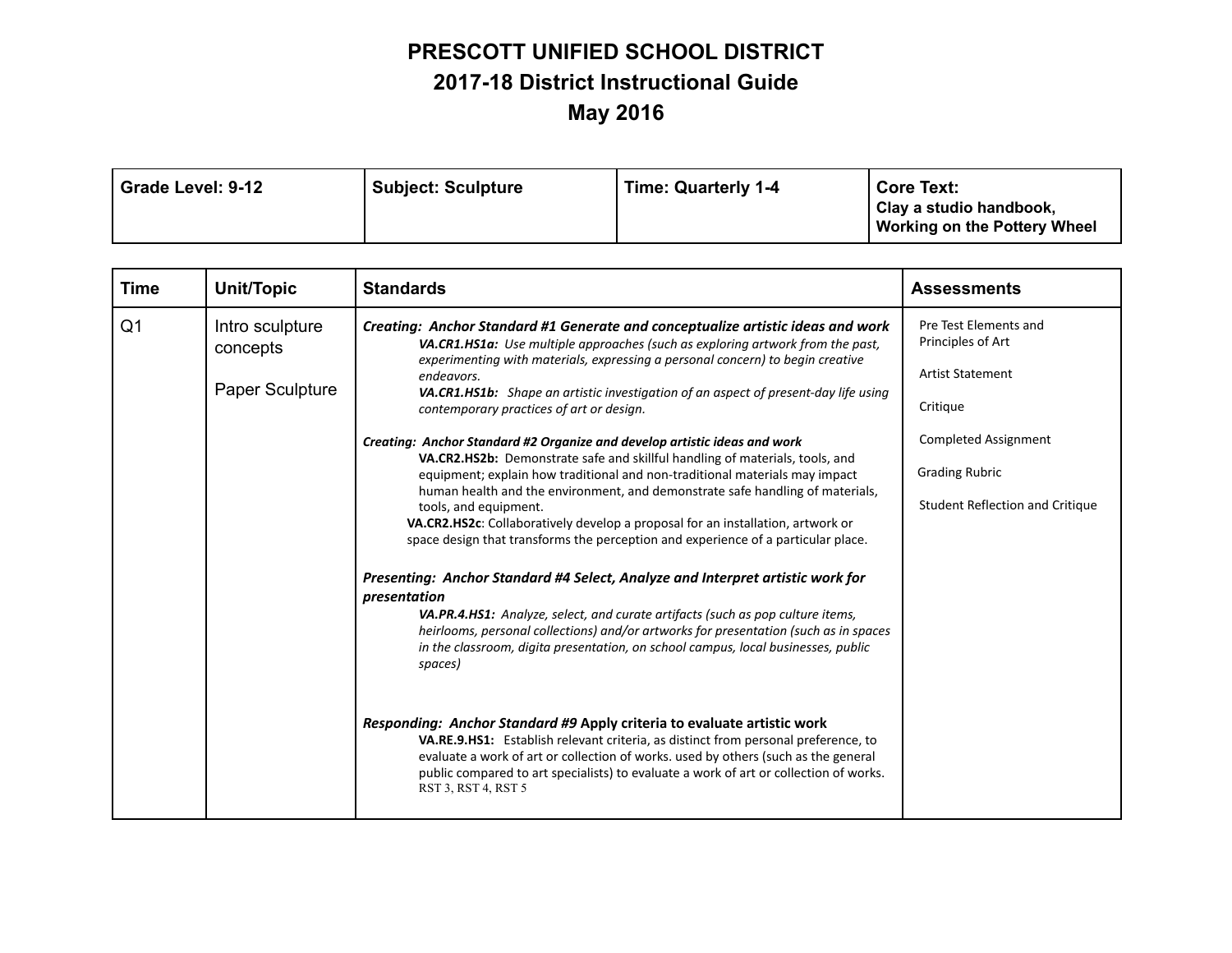## **PRESCOTT UNIFIED SCHOOL DISTRICT 2017-18 District Instructional Guide May 2016**

| Q2             | Intro Ceramics<br>VA.CR1.HS1a: Use multiple approaches (such as exploring artwork from the past,<br>Hand building<br>experimenting with materials, expressing a personal concern) to begin creative<br>Pottery Wheel | Creating: Anchor Standard #1 Generate and conceptualize artistic ideas and work                                                                                                                                                                                                                                                                                                                                                                                                                                                                                                                                                                                                                                                                                                                                                                                                                                 | <b>Artist Statement</b>                                                                                                        |
|----------------|----------------------------------------------------------------------------------------------------------------------------------------------------------------------------------------------------------------------|-----------------------------------------------------------------------------------------------------------------------------------------------------------------------------------------------------------------------------------------------------------------------------------------------------------------------------------------------------------------------------------------------------------------------------------------------------------------------------------------------------------------------------------------------------------------------------------------------------------------------------------------------------------------------------------------------------------------------------------------------------------------------------------------------------------------------------------------------------------------------------------------------------------------|--------------------------------------------------------------------------------------------------------------------------------|
|                |                                                                                                                                                                                                                      | Critique                                                                                                                                                                                                                                                                                                                                                                                                                                                                                                                                                                                                                                                                                                                                                                                                                                                                                                        |                                                                                                                                |
|                |                                                                                                                                                                                                                      | endeavors.                                                                                                                                                                                                                                                                                                                                                                                                                                                                                                                                                                                                                                                                                                                                                                                                                                                                                                      | <b>Completed Assignment</b>                                                                                                    |
|                |                                                                                                                                                                                                                      | VA.CR3.HS1: Apply traditional, cultural, or contemporary criteria to examine,<br>reflect on, and plan revisions for works of art and design in progress.                                                                                                                                                                                                                                                                                                                                                                                                                                                                                                                                                                                                                                                                                                                                                        | <b>Grading Rubric</b>                                                                                                          |
|                |                                                                                                                                                                                                                      | Creating: Anchor Standard #2 Organize and develop artistic ideas and work<br>VA.CR2.HS1a: Engage in making works of art or design both spontaneously and<br>deliberately (such as using elements and principles of modern art, applying artistic<br>norms of diverse cultures, addressing social issues in contemporary art).                                                                                                                                                                                                                                                                                                                                                                                                                                                                                                                                                                                   | Student Reflection and Critique                                                                                                |
|                |                                                                                                                                                                                                                      |                                                                                                                                                                                                                                                                                                                                                                                                                                                                                                                                                                                                                                                                                                                                                                                                                                                                                                                 | Post Test Elements and<br>Principles of Art                                                                                    |
|                |                                                                                                                                                                                                                      |                                                                                                                                                                                                                                                                                                                                                                                                                                                                                                                                                                                                                                                                                                                                                                                                                                                                                                                 | Semester final                                                                                                                 |
|                |                                                                                                                                                                                                                      | Presenting: Anchor Standard #5 Develop and refine artistic techniques and work<br>for presentation<br>VA.PR.5.HS1: Analyze and evaluate the reasons (such as showcasing student<br>artwork, recording the past, provoking thought, learning about other cultures,<br>protecting vulnerable artworks) and ways an exhibition is presented (such as<br>examining an exhibition catalogue, visiting an online exhibition, visiting a museum)<br>Responding: Anchor Standard #8 Interpret intent and meaning in artistic work<br>VA.RE.8.HS1: Interpret an artwork or collection of works, supported by relevant<br>and sufficient evidence (such as subject matter, media, elements and principles of<br>modern art, artistic norms, of diverse cultures, social issues in contemporary art)<br>found in the work and its various contexts (artist's' life and times).<br>RST 3, RST 4, RST 5, RST 6, RST 7, RST 8 |                                                                                                                                |
| Q <sub>3</sub> | Ceramics                                                                                                                                                                                                             | Creating: Anchor Standard #1 Generate and conceptualize artistic ideas and work<br>VA.CR1.HS1a: Use multiple approaches (such as exploring artwork from the past,<br>experimenting with materials, expressing a personal concern) to begin creative<br>endeavors.<br>Creating: Anchor Standard #2 Organize and develop artistic ideas and work<br>VA.CR2.HS1a: Engage in making works of art or design both spontaneously and<br>deliberately (such as using elements and principles of modern art, applying artistic<br>norms of diverse cultures, addressing social issues in contemporary art).                                                                                                                                                                                                                                                                                                              | <b>Artist Statement</b><br>Critique<br><b>Completed Assignment</b><br><b>Grading Rubric</b><br>Student Reflection and Critique |
|                |                                                                                                                                                                                                                      |                                                                                                                                                                                                                                                                                                                                                                                                                                                                                                                                                                                                                                                                                                                                                                                                                                                                                                                 |                                                                                                                                |